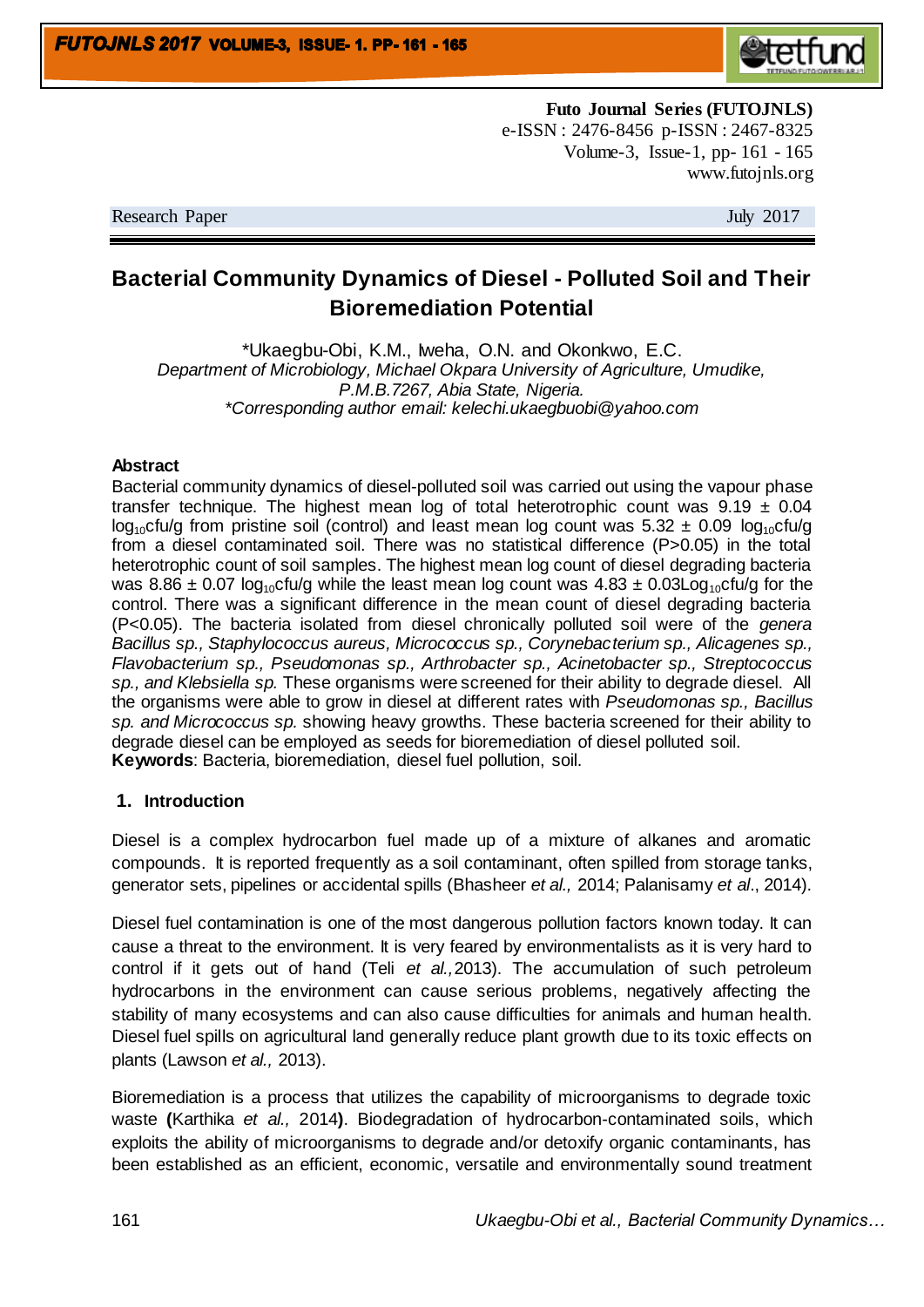

(Singh and Lin, 2008). Bioremediation is considered the best approach for restoring diesel fuel-contaminated soils in that the technology is cost effective and environmentally favorable (Vasquez *et al.*, 2009).

To obtain an efficient diesel fuel degrading bacterial consortium and monoculture, the knowledge of the diversity of the microbial community present in the soil contained with the diesel oil, its metabolic features and capacity to degrade diesel oil is of paramount importance (Margensin and Schinner, 2001).

In this investigation, indigenous bacteria which degrade diesel were isolated, characterized and identified and further screened for their diesel degradation efficiency.

# **2. Materials and Methods**

#### **2.1Sample Collection**

Diesel contaminated soil samples were collected from three diesel generator houses where the soil had been chronically polluted by diesel. Pristine soil sample not contaminated by diesel served as the control. The samples were collected using a sterile spatula and put into sterile plastic bags. They were placed in an ice chest and sent to the laboratory for analysis within 24 h.

## **2.2 Sample Processing**

Ten-fold serial dilutions of the soil samples were prepared using 0.85 % sterile physiological saline. From each dilution of 10<sup>-3</sup> to 10<sup>-6</sup>, aliquots were aseptically plated on sterile Nutrient agar.

#### **2.3 Enumeration of Heterotrophic and Diesel Degrading Bacterial Counts.**

The total heterotrophic bacterial count was performed using Nutrient agar (Oxoid). The medium was prepared according to manufacturer's specifications. Aliquots (0.1ml) of the serially diluted soil samples were plated out in duplicates on Nutrient agar plates using spread plate method. The plates were incubated at 35°C for 24 to 48 h as described by Ukaegbu-Obi and Mbakwem (2015). The total diesel fuel degrading bacteria were isolated using the spread plate method on Mineral Salt agar. The mineral salt agar plates were also inoculated in duplicates. The plates were incubated at 35<sup>°</sup>C for 3-5 days (Palanisamy *et al.,* 2014). The colonies that formed were enumerated and expressed as Colony Forming Unit per gram soil (CFU/g). The diesel served as carbon and energy sources for the diesel degraders. The counts of diesel degraders were further calculated and expressed as a percentage of the total heterotrophic bacterial population.

#### **2.4 Isolation, Characterization and Identification of Diesel Fuel Degraders**.

Pure stock cultures of diesel degrading bacterial isolates were examined for colonial appearance and used to carry out the following tests: gram staining, motility, catalase, citrate utilization, indole, hydrogen sulphide production, methyl red – Voges Proskauer, oxidase, sugar fermentation tests. Confirmatory identities of the bacteria were made using the Bergey's Manual of Determinative Bacteriology (Holts *et al.,* 1994).

#### **2.5 Screening of Diesel Fuel Degraders**

The isolates were tested for diesel fuel degradation capabilities in mineral salt broth medium. The bacterial isolates were tested for their ability to degrade diesel fuel using the turbidity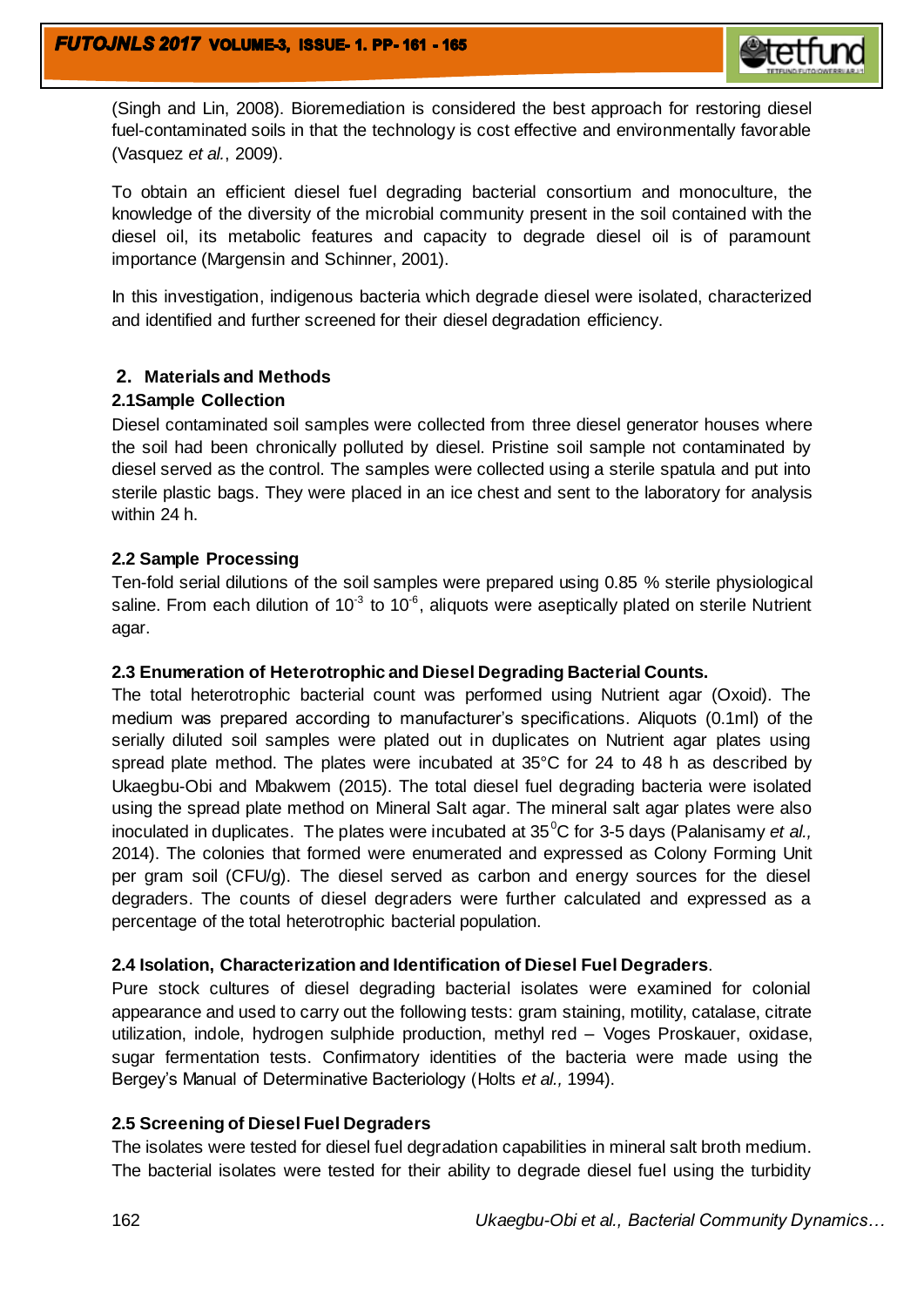

method as described by Ukaegbu-Obi and Mbakwem-Aniebo (2014). The bacterial isolates were cultured in nutrient broth and incubated at 28 $\pm 2^0$ C for 24 h. Aliquot (0.1ml) of the young culture in nutrient broth grown was inoculated into each test tube containing 9.9ml of sterile mineral salt broth and 0.1ml of crude oil. A control test tube containing 9.9ml of sterile mineral salt broth plus 0.1ml of crude oil remained uninoculated. The tubes were incubated at room temperature for 7 days. The growth of the inocula was determined by visual observation of the mineral salt broth turbidity, as compared with the uninoculated control tube according to Ukaegbu-Obi and Mbakwem-Aniebo (2014).

#### **2.6 Statistical Analysis**

The mean and standard deviation of the results were determined. A Student's t-test of significance was used to analyze the diesel polluted and unpolluted soils. All statistical analysis was carried out using Statistical Package for Social Science (SPSS) version 20 (2008).

## **3. Results and Discussion**

The mean counts of heterotrophic and diesel degrading bacteria from this study are shown in Table 1. The genera of bacteria identified were *Bacillus* sp., *Staphylococcus* sp., *Micrococcus* sp., *Corynebacterium* sp., *Alicagenes* sp., *Flavobacterium* sp., *Pseudomonas* sp., *Arthrobacter* sp., *Acinteobacter*sp., *Streptococcus* sp., and *Klebsiella* sp.

| <b>Table 1:</b> Mean heterotrophic and diesel degrading bacterial counts of diesel contaminated |  |  |  |  |  |
|-------------------------------------------------------------------------------------------------|--|--|--|--|--|
| and pristine soil samples.                                                                      |  |  |  |  |  |

| Log10cfu/g       |                 |                 |  |  |  |  |
|------------------|-----------------|-----------------|--|--|--|--|
| Sample location  | <b>HBC</b>      | DDB             |  |  |  |  |
| Site A           | $5.32 \pm 0.09$ | $8.86 \pm 0.07$ |  |  |  |  |
| Site B           | $6.15 \pm 0.02$ | $8.21 \pm 0.05$ |  |  |  |  |
| Site C           | $7.04 \pm 0.05$ | $7.54 \pm 0.01$ |  |  |  |  |
| Site D (Control) | $9.19 \pm 0.04$ | $4.83 \pm 0.03$ |  |  |  |  |

Key:  $A,B,C =$  Contaminated soil sample  $D =$  Pristine soil sample (Control). HBC = Heterotrophic Bacterial Counts DDB = Diesel Degrading Bacterial Counts

**Table 2**: Screening test for the diesel degrading potential of bacterial isolates

| Isolate code      | growth        | Organism           | Isolate code      | growth        | Organism            |
|-------------------|---------------|--------------------|-------------------|---------------|---------------------|
|                   | concentration |                    |                   | concentration |                     |
| <b>ISOA1</b>      | $++$          | Staphylococcus sp. | ISOB <sub>3</sub> | ÷.            | Corynebacterium sp. |
| ISOA <sub>2</sub> | $^{+++}$      | Bacillus sp.       | <b>ISOB4</b>      | $+ + +$       | Micrococcus sp.     |
| ISOA3             | $^{+++}$      | Micrococcus sp.    | <b>ISOB5</b>      | $+++$         | Pseudomonas sp.     |
| <b>ISOA4</b>      | $^{+++}$      | Pseudomonas sp.    | ISOC <sub>1</sub> | $++$          | Acinetobacter sp.   |
| ISOA5             | $++$          | Alicagenes sp.     | ISOC <sub>2</sub> | $++$          | Alicagenes sp.      |
| ISOB <sub>1</sub> | $++$          | Arthrobracter sp.  | ISOC <sub>3</sub> | +             | Flavobacterium sp.  |
| ISOB <sub>2</sub> | $++$          | Streptococcus sp.  | ISOC <sub>4</sub> | $++$          | Bacillus sp.        |
|                   |               |                    | ISOC <sub>5</sub> | $\ddot{}$     | Klebsiella sp.      |

Key:  $+++$  = Heavy growth,  $++$  = Moderate growth,  $+$  = Little growth.

163 *Ukaegbu-Obi et al., Bacterial Community Dynamics…*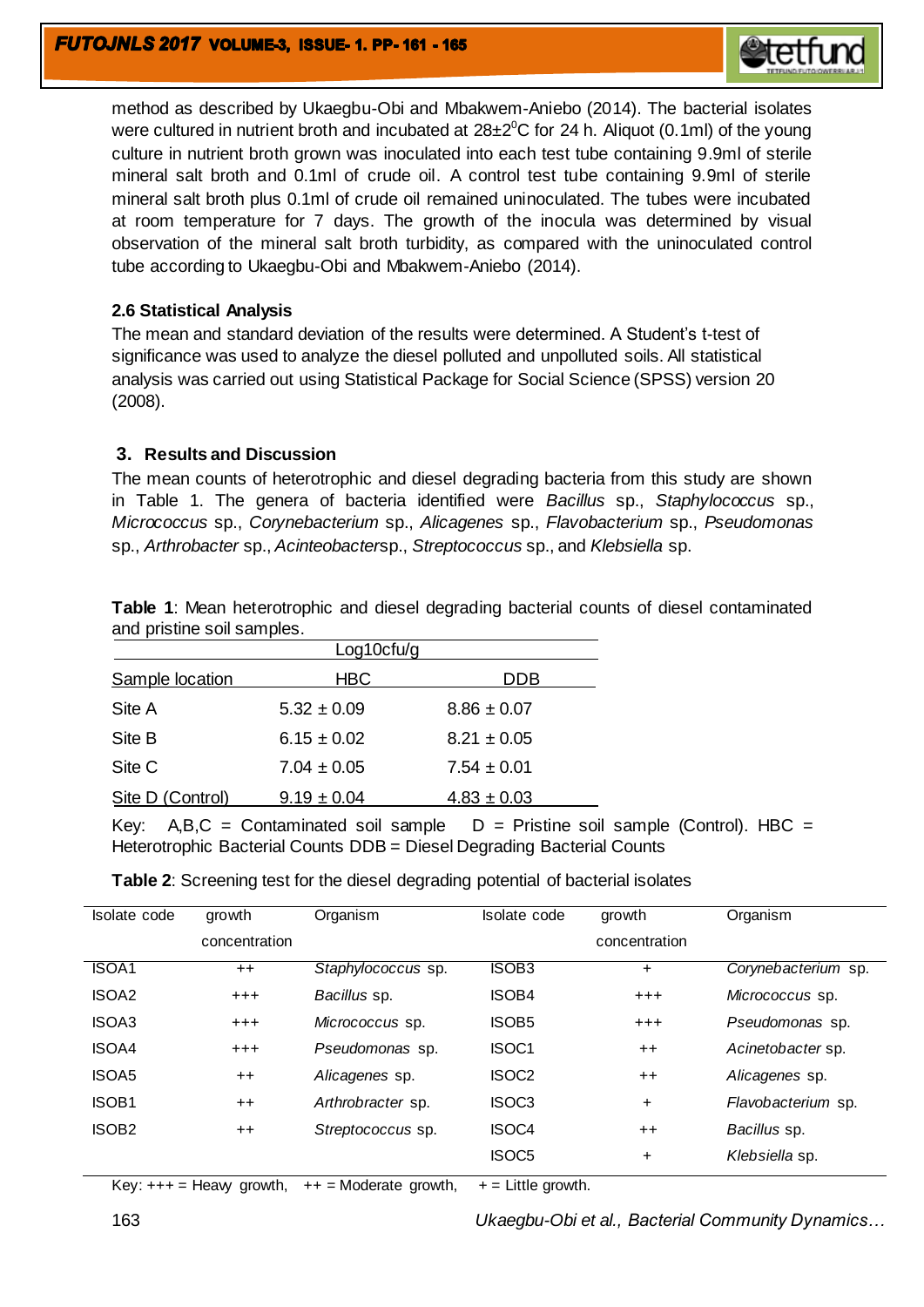

The extensive use of petroleum products such as diesel fuel leads to the contamination of almost all components of the environment (Bhasheer *et al*., 2014). The estimated costs for the clean-up of contaminated soil with conventional techniques such as incineration and land filling are enormous (Lawson *et al.,* 2013). Bioremediation of these diesel polluted soil is a welcome approach as it is a green technology.

In this study, the bacterial isolates were enumerated as shown in Table 1; the results show that the colony forming units of total heterotrophic bacterial count were higher in the pristine soil sample than in the diesel contaminated samples. This shows that the population of the bacteria genera that grew on diesel contaminated soil was lower. Statistically there was significant difference in the bacterial population of the soil samples (P<0.05). Diesel degrading bacterial counts were higher in contaminated soil samples than that of pristine soil sample when cultured on mineral salt medium using diesel as the sole carbon source. This demonstrates that microbial community and structure are adversely affected by chemical pollutants. The pollutants can alter the structure through selection of pollutant degraders. The results obtained in this study showed that the presence of diesel fuel and products of its metabolism may be toxic to some microorganisms resulting in the population reduction.

A total of eleven (11) bacteria genera were isolated. The genera identified were *Bacillus* sp.*, Staphylococcus aureus, Micrococcus* sp., *Corynebacterium* sp.*, Alicagenes* sp.*, Flavobacterium* sp.*, Pseudomonas* sp.*, Arthrobacter* sp.*, Acinteobacter* sp.*, Streptococcus*  sp.*,* and *Klebsiella* sp. A screening test (Table 2) was carried out to determine the diesel degradation ability of the bacterial isolates. *Micrococcus* sp., *Staphylococcus* sp*.,* and *Bacillus* sp*.,* have been reported to be implicated in the petroleum hydrocarbon utilization (Ujowundu *et al.,* 2011). Teli *et al*. (2009) also reported the degrading ability of *Micrococcus*  sp*.* and *Pseudomonas* sp. Ijah and Antai (1988) reported *Bacillus* sp*.* as being the dominant bacteria of all petroleum oil utilizing bacteria characterized from chronically polluted soil samples. This is consistent with the present study since *Bacillus* was one of the most dominant bacterial isolates. There is growing evidence that isolates belonging to the *Bacillus*  sp*.* could be effective in cleaning oil spills (Ghazali *et al,* 2004; Karthika *et al.,* 2014).The presence of *Staphylococcus aureus* in this study agreed with that of Gomes *et al.* (2004) who also isolated *Staphylococcus aureus* from a diesel contaminated soil. Andriano *et al.* (2007) isolated *Staphylococcus hominis* from petroleum oil contaminated soil while Stephen *et al*. (2013) reported the isolation of *Bacillus cereus, Micrococcus luteus, Pseudomonas aeruginosa, Proteus mirabilis* and *Staphylococcus aureus* from diesel contaminated soil*.*

#### **4. Conclusion**

The study showed that the bacterial present in the soil are not restricted to diesel contaminated soil. The screen test for diesel degrading ability of the bacterial isolates proved that all the isolates were capable of degrading diesel. The concentrations of diesel fuel in the soil alter the properties of the bacterial community. Some bacteria genera grow at slow rates in diesel contaminated soil while other genera flourish and grow at heavy rates in diesel contaminated soil.

# **References**

Bhasheer, S.K., Umavathi, S. Banupriya, D. Thangavel, M. & Thangam, Y. (2014). Diversity of diesel degrading bacteria from a hydrocarbon contaminated soil *Int.J.Curr.Microbiol.App.Sci*., 3 (11), 363-369.